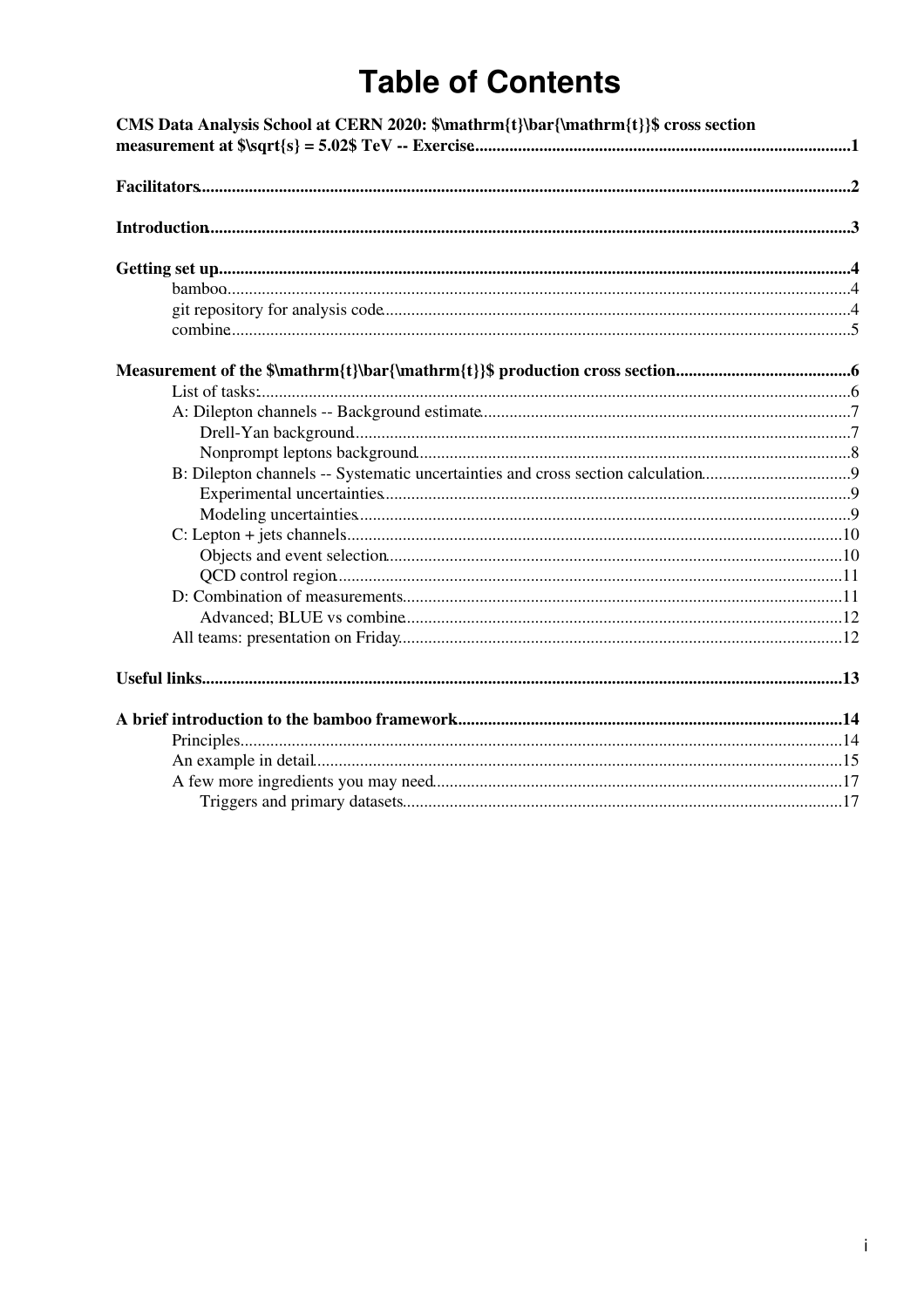# <span id="page-1-0"></span>**CMS Data Analysis School at CERN 2020: \$\mathrm{t}\bar{\mathrm{t}}\$ cross section measurement at \$\sqrt{s} = 5.02\$ [TeV](https://twiki.cern.ch/twiki/bin/view/Main/TeV) -- Exercise**

 $\blacksquare$  Show Contents  $\blacksquare$  Hide contents...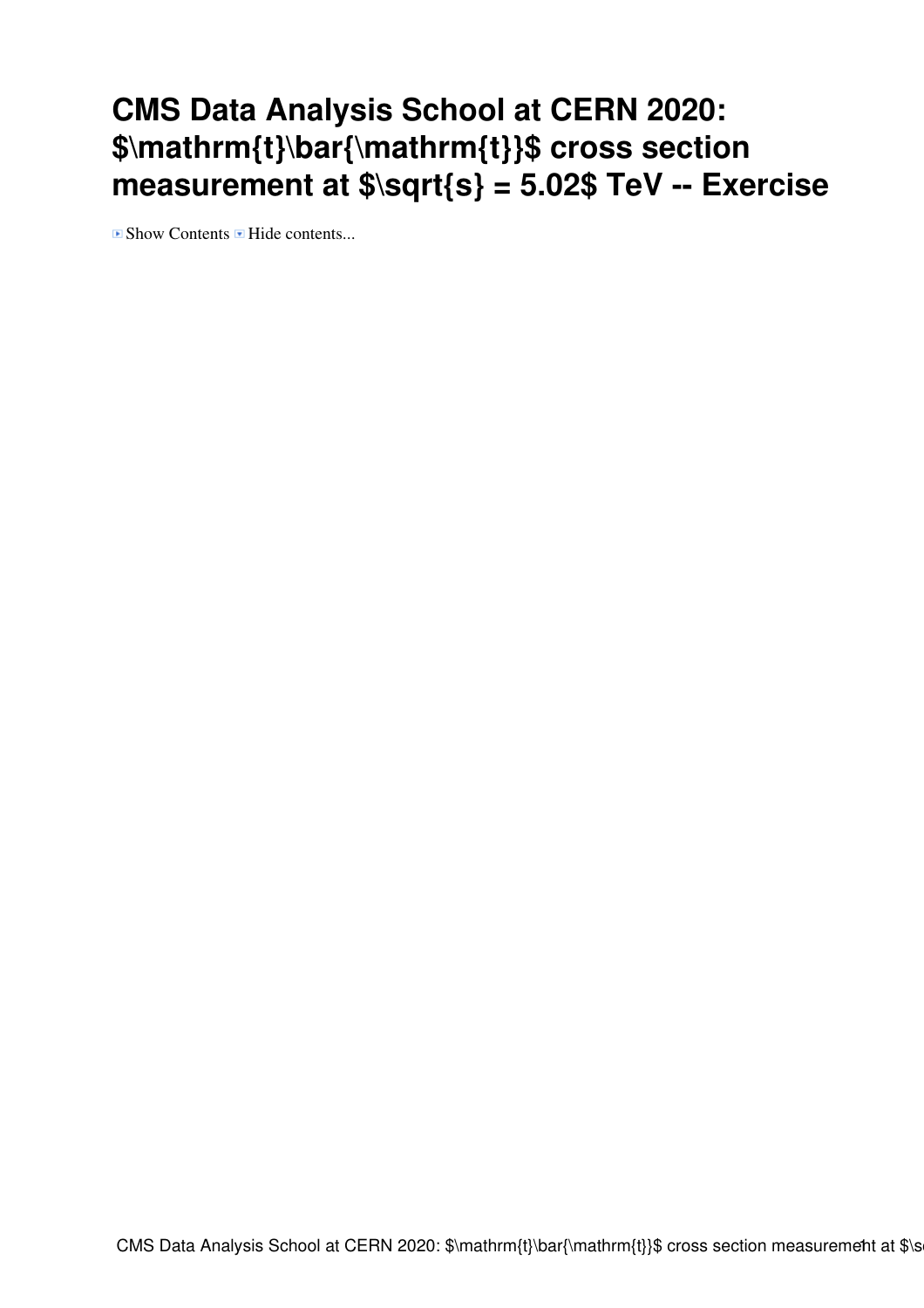# <span id="page-2-0"></span>**Facilitators**

- [Juan González](mailto:jrgonzal@cernNOSPAMPLEASE.ch) (University of Nebraska Lincoln)
- [Andrea Giammanco](mailto:Andrea.Giammanco@cernNOSPAMPLEASE.ch) (Université catholique de Louvain)
- [Pietro Vischia](mailto:Pietro.Vischia@cernNOSPAMPLEASE.ch) (Université catholique de Louvain)
- [Pieter David](mailto:Pieter.David@cernNOSPAMPLEASE.ch) (Université catholique de Louvain)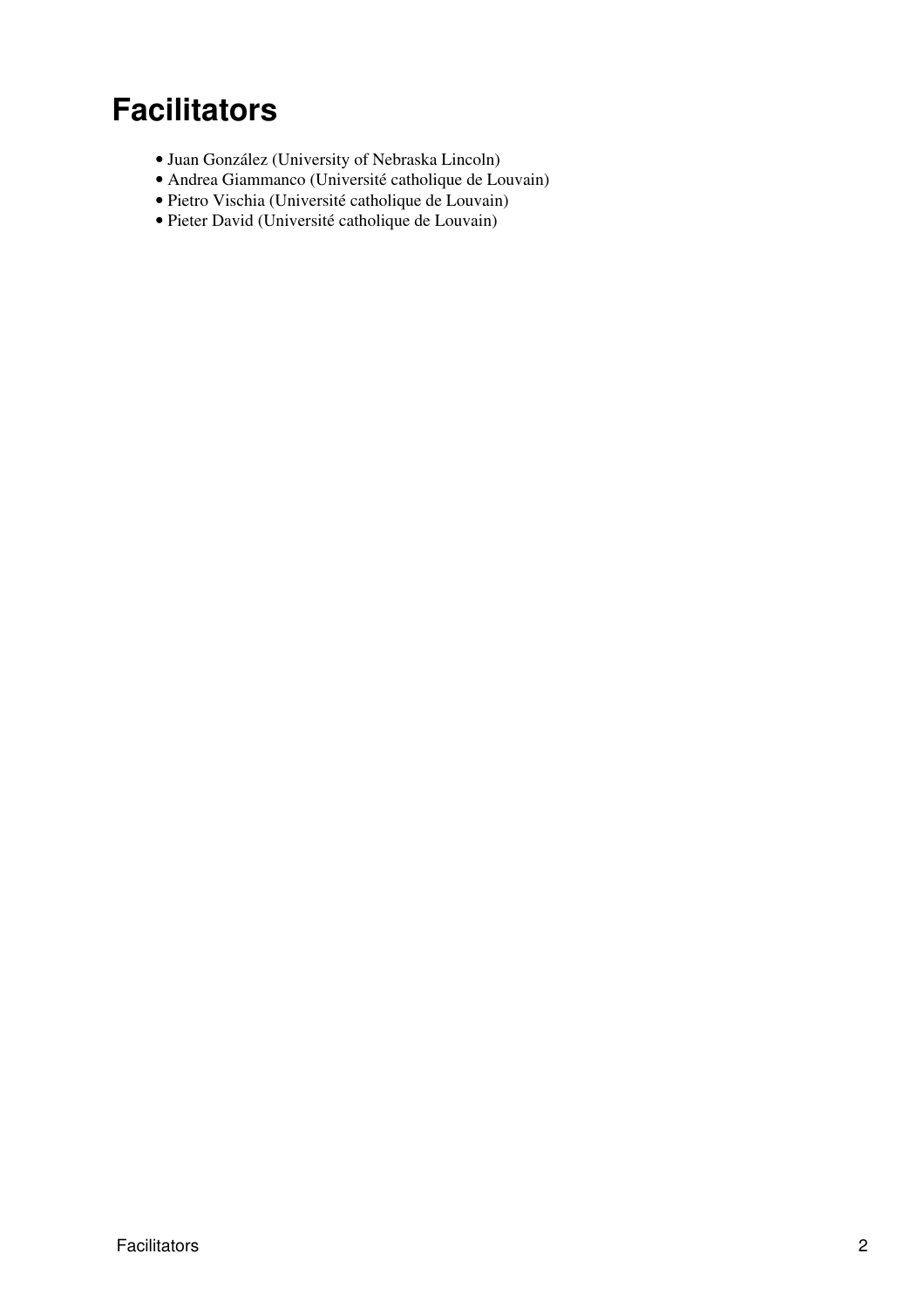# <span id="page-3-0"></span>**Introduction**

This exercise will guide you through a measurement of the top-quark cross-section in final state with one or two leptons using the 2017 5TeV dataset, and physics analysis in CMS in general, using the standard [NanoAOD](https://twiki.cern.ch/twiki/bin/edit/Main/NanoAOD?topicparent=Main.Draft_tt5TeV_CMSDASCERN2020_piedavid;nowysiwyg=1) format.

The following colour scheme will be used:

• Commands that you should run in the shell will be shown in a gray box, e.g.:

ls -ltr

Code snippets to be looked at (e.g, as examples) or edited will be shown in a pink box, e.g.: •

std::cout << "This is a test" << std::endl;

Output such as screen printouts will be shown in a green box, e.g.: •

This is a test

orange notes are to-do items for the facilitators while preparing the exercise - so these should be gone by the time we start  $\odot$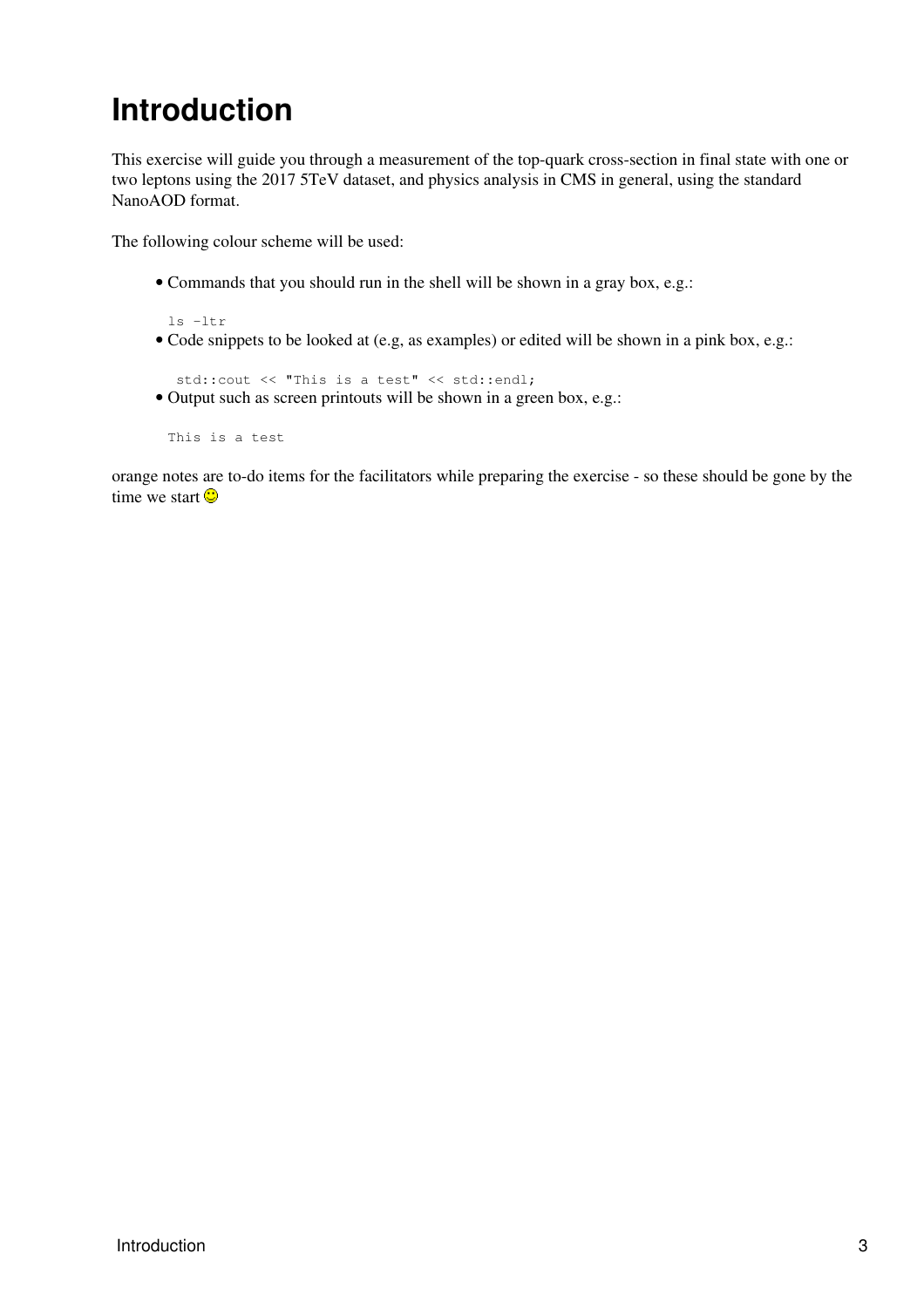# <span id="page-4-0"></span>**Getting set up**

As for the pre-exercises and short exercises, we will use lxplus:

```
ssh -Y USERNAME@lxplus.cern.ch
```
## <span id="page-4-1"></span>**bamboo**

For most of the analysis we will use the [bamboo](https://gitlab.cern.ch/cp3-cms/bamboo)  $\Phi$  framework, which only needs a recent version of [ROOT](https://twiki.cern.ch/twiki/bin/view/Main/ROOT) (it's based on RDataFrame) and python3. We created a [virtual environment](https://docs.python.org/3/library/venv.html)  $\mathbb{F}$  with everything you will need (following [this recipe](https://cp3.irmp.ucl.ac.be/~pdavid/bamboo/install.html) $\mathbb{F}$ ). You can pick it up with

```
source /cvmfs/sft.cern.ch/lcg/views/LCG_98python3/x86_64-centos7-gcc9-opt/setup.sh
source ~davidp/public/CMSDAS2020CERN/bamboovenv/bin/activate
```
create "final" virtualenv (latest platform and bamboo) in the cmsdas area (Pieter)

If this does not work If this does not work...

... the most likely reason is that you did not start from a clean shell (the LCG software distribution brings its own gcc, python etc., similarly to CMSSW, but mixing several of these is generally a bad idea).

Please check your  $\sim$ /.bashrc and try again in a new shell. If that doesn't help, please ask the facilitators.

In case you are using (t)csh instead of bash or zsh, you should use the csh version of the scripts above instead (setup.csh and activate.csh).

Other installation options  $\blacksquare$  Other installation options  $\blacksquare$ 

It is recommended to use lxplus, at least for this part not so much for bamboo, but for the input files that you also need to copy to your laptop or institute storage, and for accessing lxbatch, which is useful for the single lepton channel.

To install bamboo there are three options: using the LCG software distribution from CVMFS and a virtual environment (that's what's done above), using conda and pip, or from a docker image. All three are described in the [installation guide](https://cp3.irmp.ucl.ac.be/~pdavid/bamboo/install.html) $\mathbb{Z}$ .

### <span id="page-4-2"></span>**git repository for analysis code**

Next, clone the [skeleton repository](https://github.com/pieterdavid/tt5TeVCMSDAS.git)  $\mathbb{F}$ . To be able to exchange code within your team, and with other teams, it's a good idea to create a personal fork on Github (with the "fork" button on the top right), and add it as a remote.

```
git clone -o skeleton https://github.com/pieterdavid/tt5TeVCMSDAS.git
cd ...
git remote add origin git@github.com:GITHUBUSERNAME/tt5TeVCMSDAS.git
```
You can test that git and the repository are correctly set up with git fetch origin. It will not fetch anything at this point, but it will check that you can push to your fork from lxplus (you should have gone through the necessary steps in the [pre-exercises;](https://twiki.cern.ch/twiki/bin/viewauth/CMS/SWGuideCMSDASAtCERNPreExerciseFirstSet#Obtain_a_github_account) if something does not work (anymore) you can find all the necessary information there). If you want you can already add your colleagues' forks

git remote add THEIRNAME https://github.com/THEIRGITHUBUSERNAME/tt5TeVCMSDAS.git

We will have a closer look at the framework in a minute, but you can already produce a few plots with the following command (this will print some information about the files and samples being processed, and take a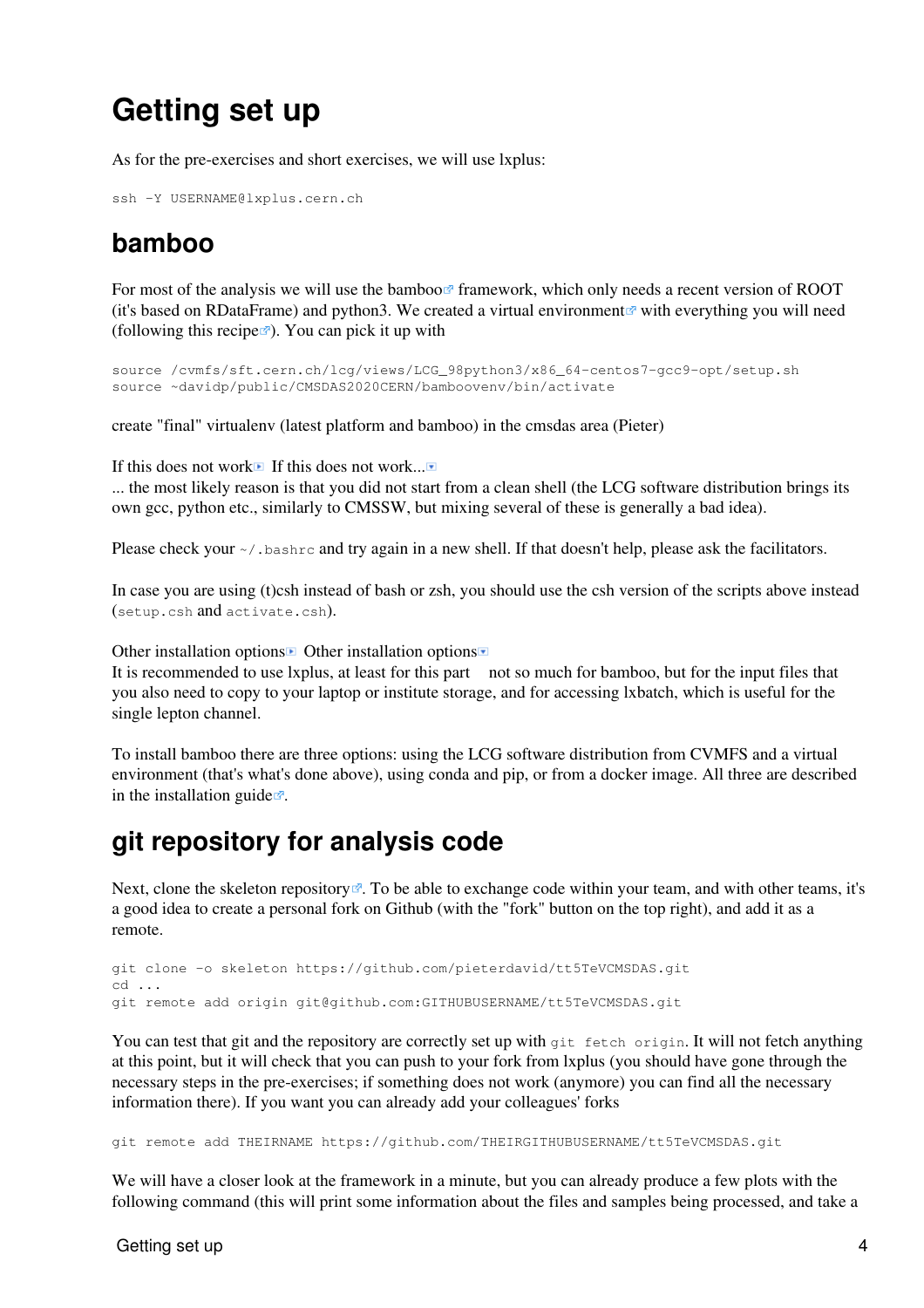few minutes):

```
bambooRun -m tt5TeV.py:HelloWorld dilepton.yml -o ../test_out_1
```
The output directory . . /test\_out\_1 is chosen to avoid unintentionally committing the outputs; you can also make an output directory and add it to the .gitignore file, as you prefer.

update file lists, copy/move to the CMSDAS EOS directory, as needed

### <span id="page-5-0"></span>**combine**

One team (D) will work on the statistical analysis, with the [combine](http://cms-analysis.github.io/HiggsAnalysis-CombinedLimit/)  $\mathbb{Z}$  tool. The setup for this is a bit different, but should be familiar, since based on CMSSW; that means that you should do this in a fresh shell (screen or tmux can be really convenient in such cases, just keep in mind that you'll need to type `kinit` and give your password once a day to keep it working).

You can use either the instructions below or look into [the installation page in the documentation](https://github.com/cms-analysis/HiggsAnalysis-CombinedLimit/wiki/gettingstarted#for-end-users-that-dont-need-to-commit-or-do-any-development)  $\mathbb{F}_2$ , where you also will find alternative ways of installation that you will need in case you will contribute to the combine development.

```
export SCRAM_ARCH=slc6_amd64_gcc530
cmsrel CMSSW_8_1_0
cd CMSSW_8_1_0/src 
cmsenv
git clone https://github.com/cms-analysis/HiggsAnalysis-CombinedLimit.git HiggsAnalysis/CombinedLimit
cd HiggsAnalysis/CombinedLimit
cd $CMSSW_BASE/src/HiggsAnalysis/CombinedLimit
git fetch origin
git checkout v7.0.1 # this version might not be the latest one; always check the documentation to
scramv1 b clean; scramv1 b # always make a clean build
```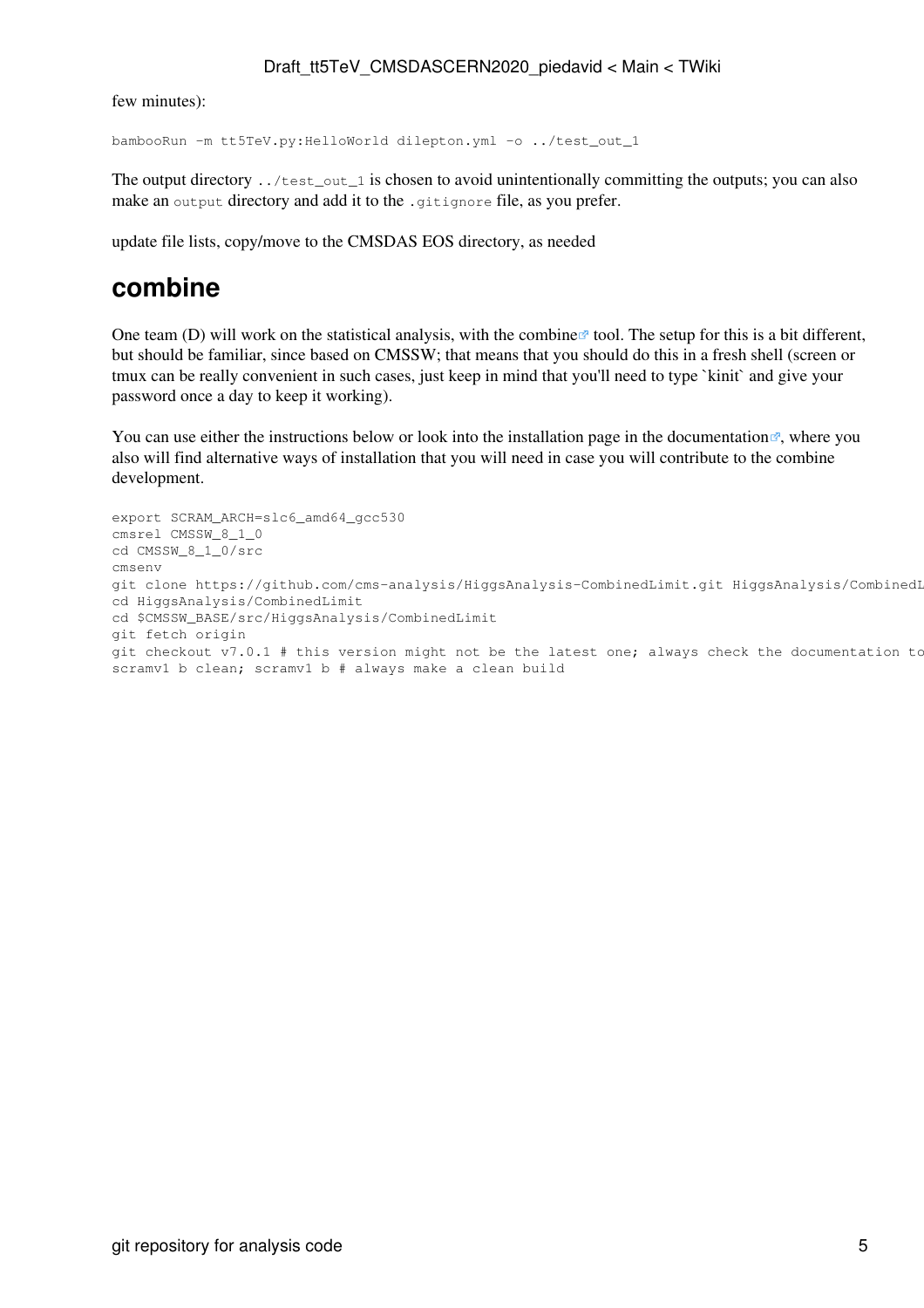# <span id="page-6-0"></span>Measurement of the \$\mathrm{t}\bar{\mathrm{t}}\$ **production cross section**

You can take a look to the cross section measurement by CMS with the 2015 dataset,  $CMS-PAS-TOP-16-023$ 

The dataset that we will use correspond to the [Run2017G](https://twiki.cern.ch/twiki/bin/edit/Main/Run2017G?topicparent=Main.Draft_tt5TeV_CMSDASCERN2020_piedavid;nowysiwyg=1) era, with a total of [296.08 pb\\$^{-1}\\$](https://hypernews.cern.ch/HyperNews/CMS/get/luminosity/794.html) $\mathcal{F}$ . This dataset was collected at [low pileup](https://hypernews.cern.ch/HyperNews/CMS/get/luminosity/809/1/2/1/1/1/1/1/1/1.html) . We will use three different datasets SingleMuon, DoubleMuon and HighEGJet (containing events passing electron triggers). Take a look to the [top trigger recommendations](https://twiki.cern.ch/twiki/bin/view/CMS/TopTriggerYear2017) and remember to perform an overlap removal. Note that the DoubleMuon dataset does not have an invariant mass threshold!

### <span id="page-6-1"></span>**List of tasks:**

- Control plots for leptons, jets, and event variables
- Optimizing the selection: electron, muon and jet p\$\_{T}\$, MET cut
- Measurement of efficiency, acceptance and inclusive cross section
- Data-driven estimate for the DY background
- Data-driven estimate for the Nonprompt leptons background
- Trigger paths and trigger scale factors
- B-tagging discriminant (CSVv2 vs [DeepCSV](https://twiki.cern.ch/twiki/bin/edit/Main/DeepCSV?topicparent=Main.Draft_tt5TeV_CMSDASCERN2020_piedavid;nowysiwyg=1)), working points and scale factors
- Modeling uncertainties: PDF, Matrix element scale (\$\mu\_{\mathrm{R}}\$, \$\mu\_{\mathrm{F}}\$), h\$  $\{\text{damp}\}\$ \$, Underlying Event. Fiducial cross section.
- Combination of measurements in different channels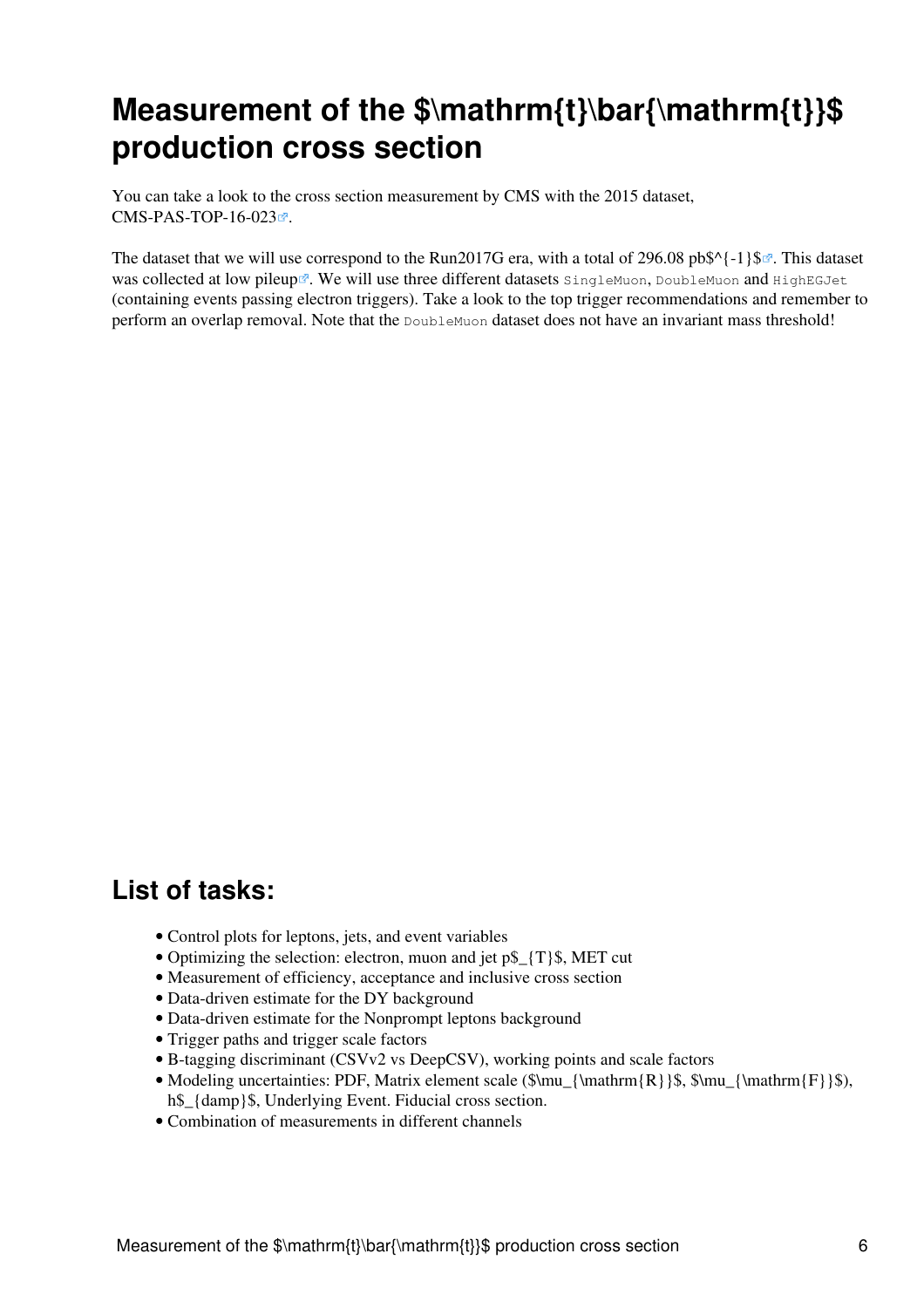## <span id="page-7-0"></span>**A: Dilepton channels -- Background estimate**

#### **Basic tasks:**

- Optimize the lepton and event selection for the dilepton analysis in the three channels (ee, \$\mu\mu\$, e\$\mu\$)
- Calculate the DY data-driven estimate and uncertainty
- Calculate the nonprompt leptons background estimate and uncertainties
- Produce control plots for electrons, muons, jets and other event observables

#### **Advanced tasks:**

• Calculate the estimations for several levels of selection

#### **You need to take inputs from:**

• Nobody

#### **You need to provide inputs to:**

• Groups B and D

The dibosons and tW backgrounds are estimated from MC. The uncertainties on the normalization for these backgrounds is 30% (see [here](http://cp3-llbb.github.io/plotit/#systematics-configuration-systematics) *for instructions about adding this to the plots*). The Drell-Yan and nonprompt leptons background are estimated using data-driven techniques.

### <span id="page-7-1"></span>**Drell-Yan background**

The Drell-Yan background can be estimated using the R\$  $\{$  out/in  $\}$ \$ method, documented in [AN-2015/305](http://cms.cern.ch/iCMS/jsp/db_notes/noteInfo.jsp?cmsnoteid=CMS%20AN-2015/305) $\degree$ . Events inside the Z peak are counted in ee/\$\mu\mu\$ channels. The non DY contribution inside the peak is estimated as half the contribution from the e\$\mu\$ channel. The DY background estimate outside the peak is taken by multiplying the DY measurement in the peak by the  $R\$  {out/in}\$ factor, that is calculated as the ratio between DY number of events outside and inside the Z peak, from MC.

The number of predicted events in the  $\mu\$ is:

 $N^{\mu}\_{out} = R^{\mu\mu}_{out/in}(N^{\mu\mu}_{in} - 0.5 N_{in}^{e\mu} k_{\mu\mu})\$ 

where  $k_{\mu\infty}$  is a factor that corrects for the acceptance of electrons, and is calculated using events in the Z peak as:

 $\k_{\mu\mu} = \sqrt{\frac{N^{\mu\nu}}_{in}}{N^{\ee}_{in}}$ 

The R\$  $\{out/in\}$ \$ factor is calculated using Monte Carlo as:

 $R_{out/in} = \frac{N_{out}^{\mu, DY}}{N_{in}^{\mu\mu, DY}}$ 

For the DY estimate in the  $\text{Schund}$  channel, a scale factor is applied to the DY MC estimate, defined as:

 $SF_{DY}^{\text{}} = \sqrt{SF^{\mu}\cdot SF^{\ee}}$ 

and  $S$ SF $\{\mu\$ unu\mu}§ is the ratio between the expected number of DY events with the data-driven and MC estimations.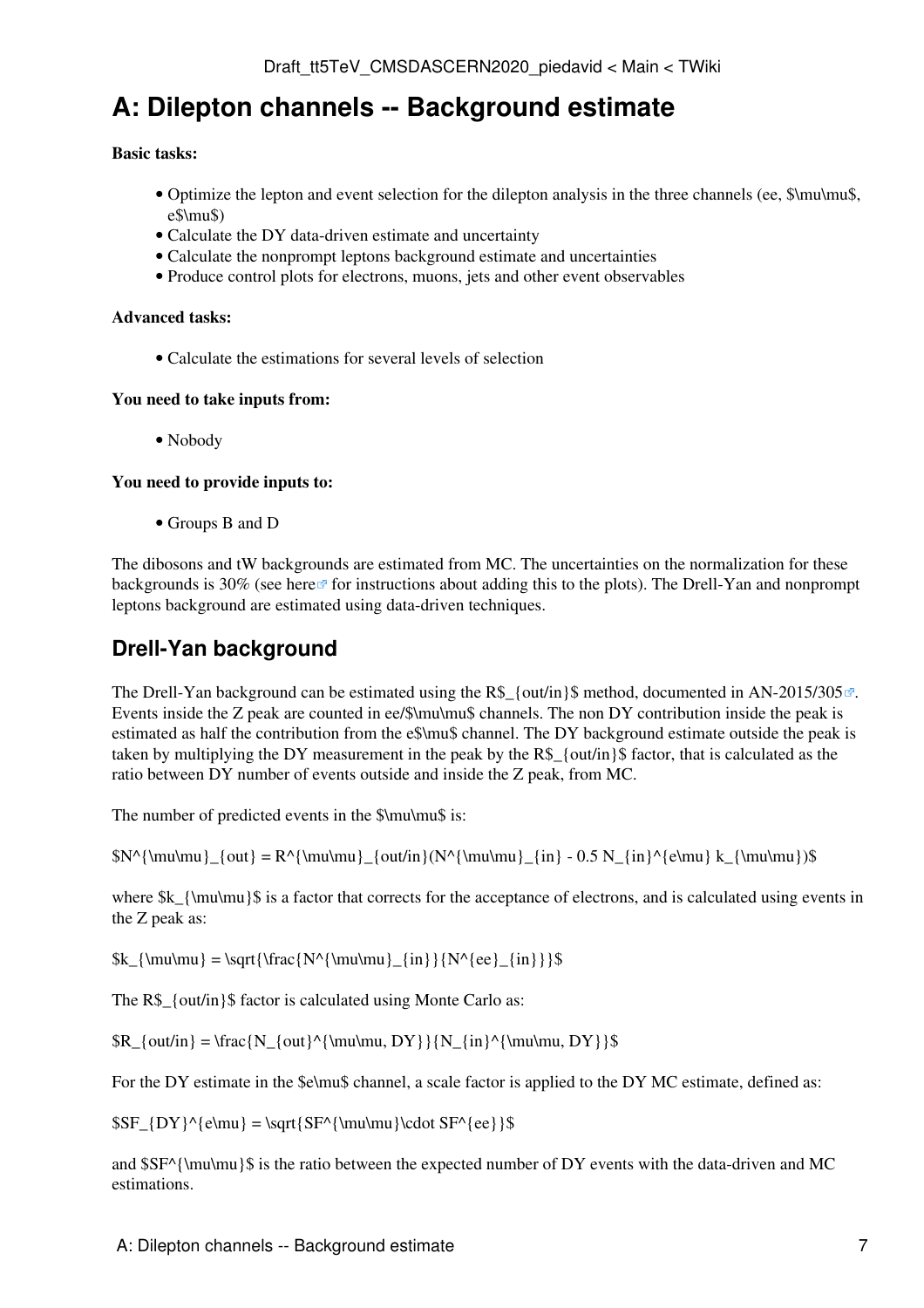For the normalization uncertainty in MC you can assume a 10% uncertainty. You must propagate the systematic an statistic uncertainties on the estimate to the final result. Also, as an additional uncertainty you can perform the estimate for several jet multiplicities and see how stable the SF is.

### <span id="page-8-0"></span>**Nonprompt leptons background**

To calculate the nonprompt leptons background, first define your selection in the same way as for the main analysis but selecting only same-sign dilepton pairs. This will be your control region. This method is funded on the hypothesis that nonprompt leptons has equal probability of being positively or negatively charged, so should be equally distributed in same-sign (SS) and opposite-sign (OS) selections. In the standard model, events with final states containing two isolated same-sign leptons are very rare, so the expected number of events in this control region should be small. A large fraction of the events in this control region will come from charge misassignment of electrons. The contribution of prompt same-sign backgrounds in this region is calculated from MC and substracted to the observed data. Then the nonprompt lepton estimate is:

 $N^{\wedge}$ {OS, fakes}\_{data} = (N^{SS}\_{data} - N^{SS, prompt}\_{MC})\cdot R\$

Where R is a transfer factor from the same-sign to the opposite sign region can be calculated using events from MC, with the assumption that most of the events with nonprompt leptons come from  $W+J\infty$  and semileptonic  $t\$ \bar{t} sevents (which is true). Then we can compute:

 $R = \frac{N^{(S, nonprompt)}{MC}}{N^{(S, nonprompt)}}$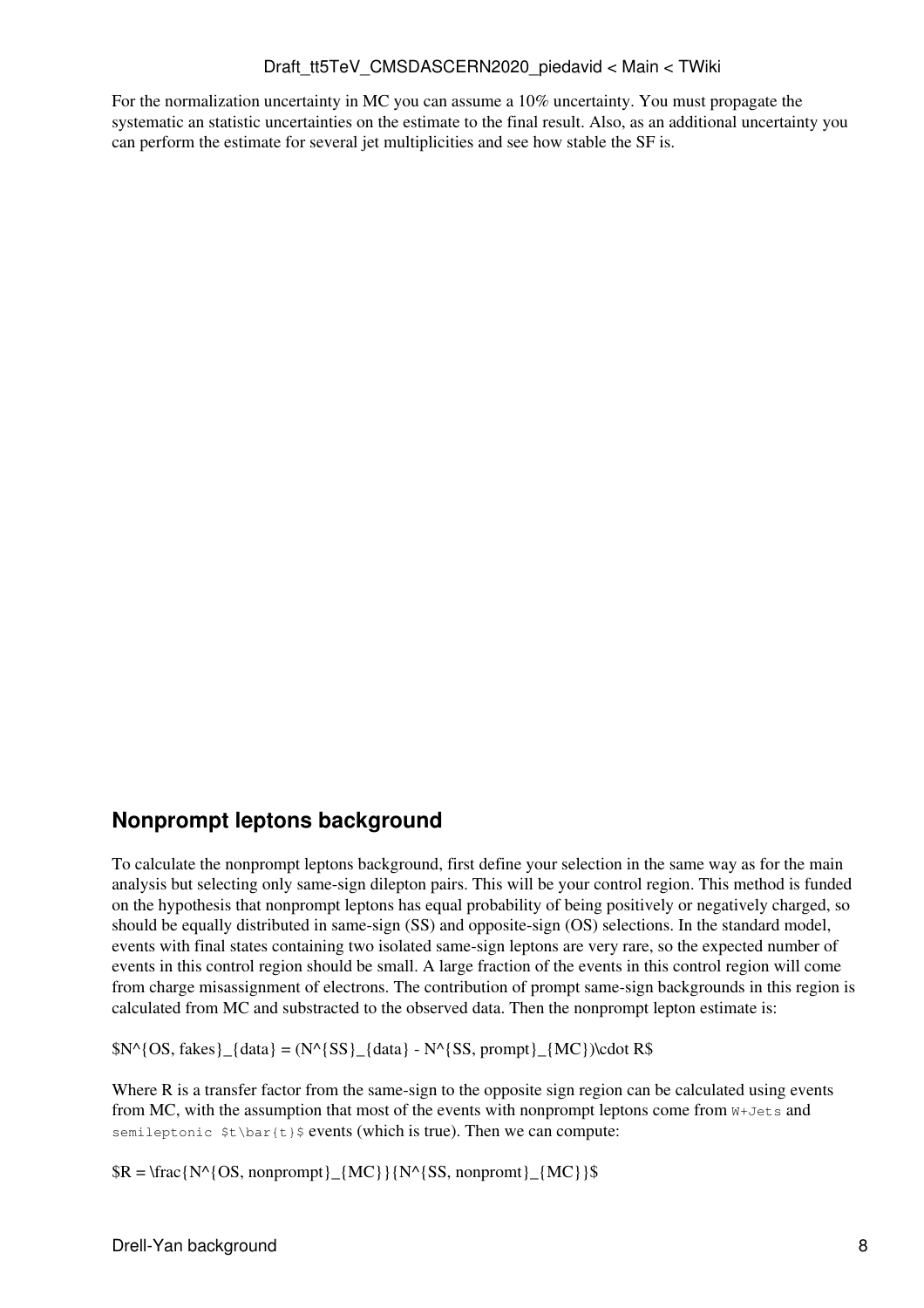R must be close to one if our initial assumption is true.

Note: if the number of events in the same-sign region is too small to have a proper estimate of the background, you can try relaxing the isolation cut in you lepton selection.

#### Hint<sup>D</sup> Hint

You may find some inspiration for the implementation in [this recipe](https://cp3.irmp.ucl.ac.be/~pdavid/bamboo/recipes.html#data-driven-backgrounds)<sup>®</sup> (but it may be overkill in this case; think about what group D needs and how you can obtain that).

## <span id="page-9-0"></span>**B: Dilepton channels -- Systematic uncertainties and cross section calculation**

#### **Basic tasks:**

- Calculate the inclusive and fiducial cross section, with all the uncertainties, for the three dilepton channels
- Calculate and propagate uncertainties from: electron and muon efficiencies, jet energy scale.
- Calculate and propagate uncertainties from: \$h {damp}\$, underlying event tune, PDF, ME scales.

#### **Advanced tasks:**

- Calculate as much other uncertainties as you can
- Calculate the modeling uncertainties at fiducial level
- Propagate the uncertainties to all the plots of the analysis using error bands

#### **You need to take inputs from:**

• Group A: the event selection and background estimate

#### **You need to provide inputs to:**

• Group D

There are several sources of uncertainties on the computation of the efficiency and the acceptance. These uncertainties must be propagated to the final results.

add the scalefactors and PU reweighting to an example

### <span id="page-9-1"></span>**Experimental uncertainties**

Uncertainties to the jet energy scale and jet energy resolution should be propagated to the yields and cross section measurements. It can be done by using the collections of jets stored in the trees with the varied  $$p_{T}$  {T}\$. Uncertainties on lepton ID and isolation efficiencies can be estimated by varying the lepton scale factors by their uncertainties. Check if there is any specific recommendation from the POGs. Uncertainties to the trigger efficiencies may be estimated from the scale factors (if you use some trigger scale factors, which are not provided in this exercise). If you tag b jets, you should assign uncertainties to the b-tagging and mistag rate. Normaly, the uncertainties are calculated by varying the \$p\_{T}\$- and \$eta\$-dependent b-tagging scale factors. If you apply PU reweighting, you should calculate an uncertainty associated to this reweighting.

### <span id="page-9-2"></span>**Modeling uncertainties**

The uncertainty on the h\$  $\{\text{damp}\}\$  modeling and the tune of the underlying event are calculated using dedicated samples. The uncertainty is propagated to the acceptance by comparing the varied samples with the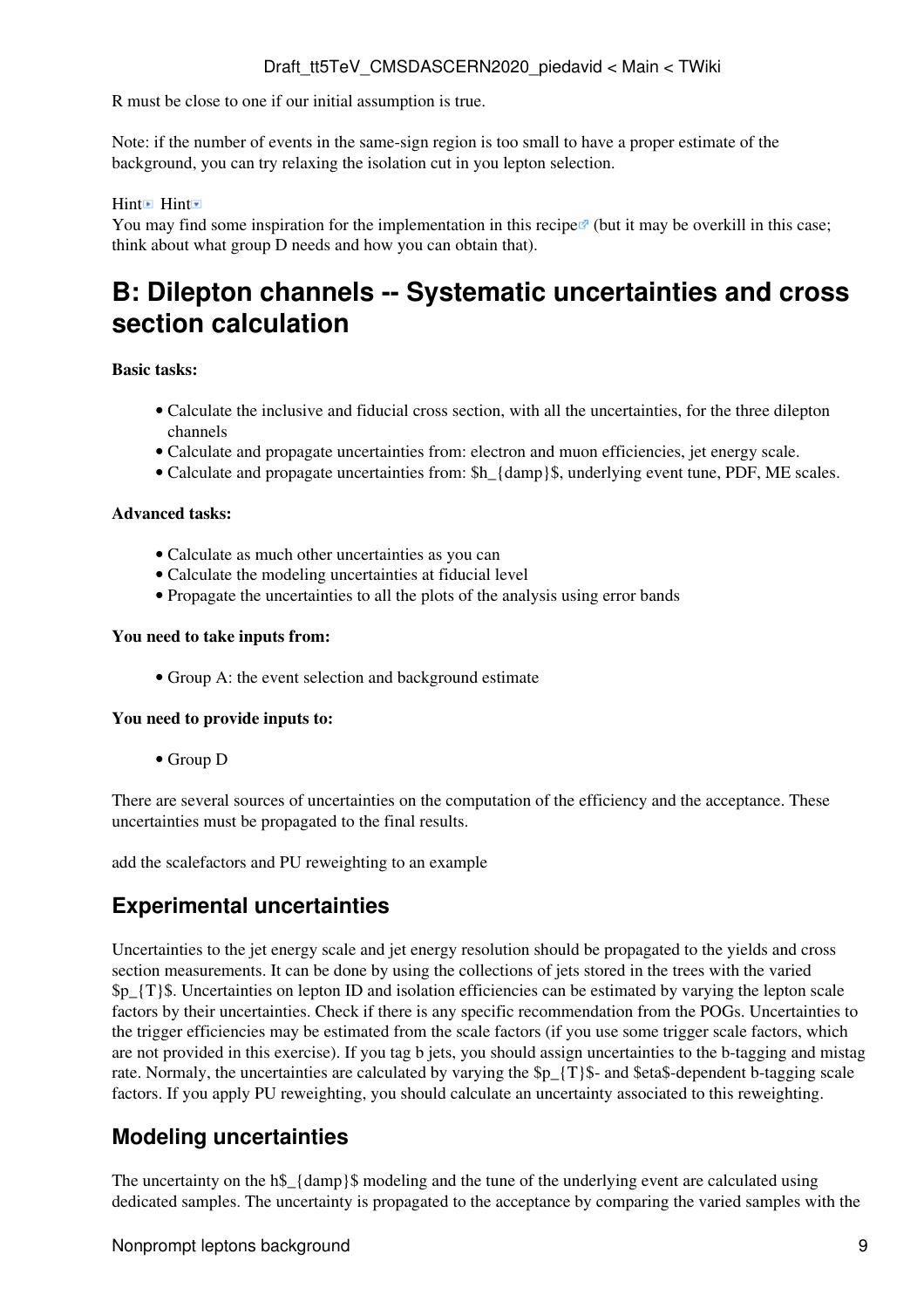nominal samples.

The uncertainty on the matrix element scales are calculated by varying  $\mu_{R}$  and  $\mu_{F}$  by 2 and 0.5 independently. The events are reweighted according to 8 different variations and the uncertainty is propagated to the acceptance taking the maximum variation with respect to the nominal value. The variations where  $\mu_{R} = 0.5\$  and  $\mu_{F} = 2\$  and  $\mu_{R} = 2\$  and  $\mu_{F} = 0.5\$  are considered unphysical.

The uncertainties on the proton PDF and the value of  $\alpha_{S}\$  are propagated using 36 set of weights with variations of the PDF values and 2 extra set of weights with variations of \$alpha {S}\$. Calculate the uncertainty following the recipe in  $1510.03865$ .

Calculate these modeling uncertainties also at fiducial level: use events in the fiducial region (at generator level) and normalize to the number of fiducial events the nominal value and the variations.

#### Hint<sup>D</sup> Hint

There's no explicit support for adding the uncertainties from alternative samples in plotIt and, therefore, bamboo. You can try to follow the procedure discussed [here](https://gitlab.cern.ch/cp3-cms/bamboo/-/issues/67)  $\mathbb{F}$ .

prepare an implementation for this

## <span id="page-10-0"></span>**C: Lepton + jets channels**

#### **Basic tasks:**

- Define you event selection and signal regions for e+jets and  $\mu$ stigs channels
- Estimate the QCD events from a control region
- Use basic uncertainties (e.g.: normalization uncertainties, lepton efficiencies...)
- Extract the cross section with a fit where (at least) QCD of W+Jets normalization is constrained

#### **Advanced tasks:**

- Calculate as much other uncertainties as you can
- Try fitting other distributions
- Study and optimitze the b-tagging efficiency for both algorithms CSVv2 and Deep CSV

#### **You need to take inputs from:**

• Nobody

#### **You need to provide inputs to:**

• Group D

Follow the strategy in [AN-2016/320](http://cms.cern.ch/iCMS/jsp/db_notes/noteInfo.jsp?cmsnoteid=CMS%20AN-2016/320) $\degree$ . In this exercise you don't need to precisely estimate all the systematics but try to define a good strategy for the signal extraction and have a good control of the QCD background and W+Jets estimations.

### <span id="page-10-1"></span>**Objects and event selection**

Select events with exactly one electron or muon and at least 4 jets. You have to veto events with more than one lepton. Try to also veto events containing leptons passing relaxed ID/ISO cuts.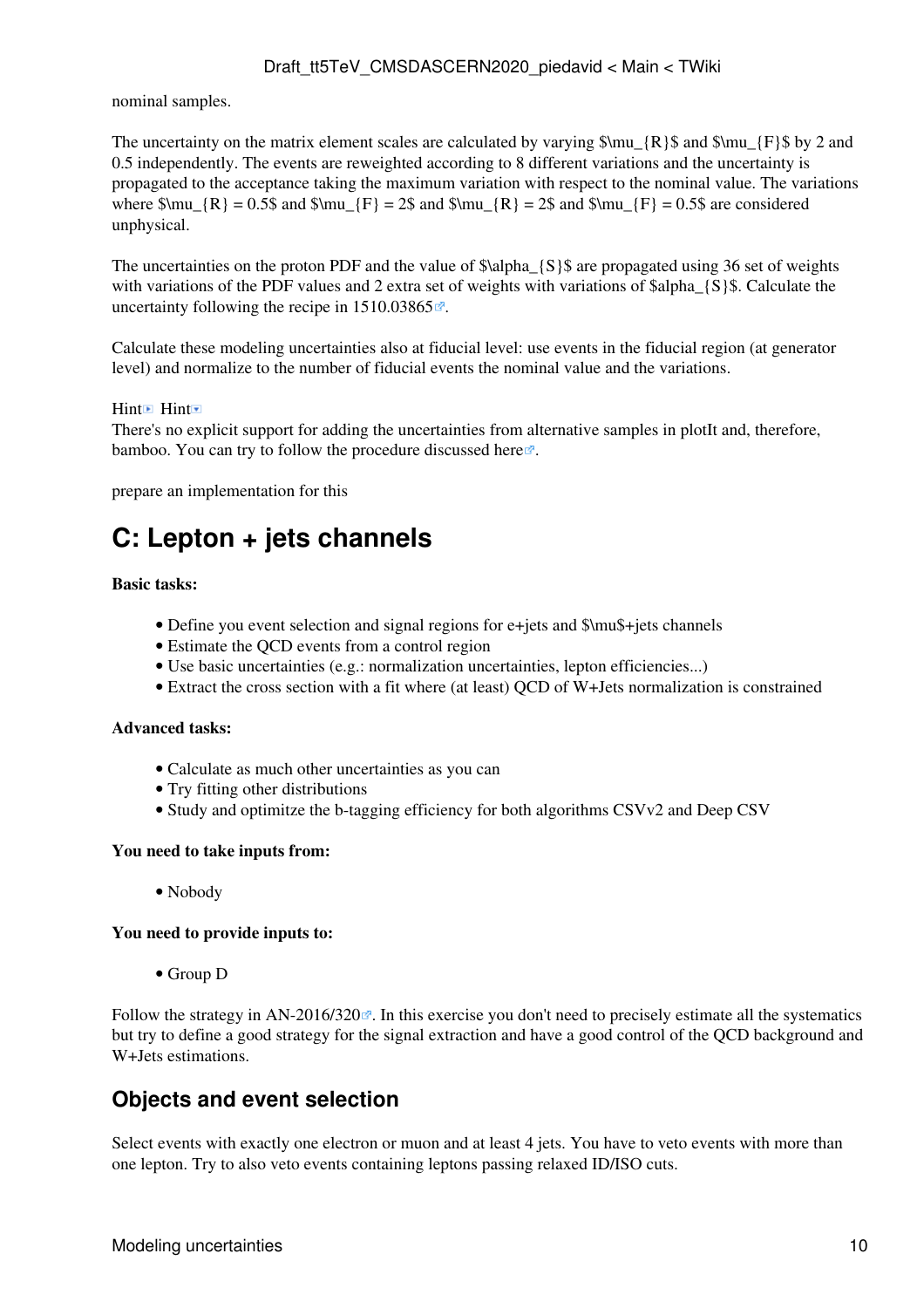Create event categories according to the b-tag multiplicity of the events. Try different b-tagging working points and try CSVv2 and [DeepCSV](https://twiki.cern.ch/twiki/bin/edit/Main/DeepCSV?topicparent=Main.Draft_tt5TeV_CMSDASCERN2020_piedavid;nowysiwyg=1) algorithms.

Compute several variables with the non b-tagged jets related to the W mass and the angular distances. Follow the ideas in [AN-2016/320](http://cms.cern.ch/iCMS/jsp/db_notes/noteInfo.jsp?cmsnoteid=CMS%20AN-2016/320) $\vec{r}$ .

### <span id="page-11-0"></span>**QCD control region**

Use non-isolated events for estimating the QCD background. Use the low MET region to extrapolate the estimation to the signal region. Follow the explanation in [AN-2016/320](http://cms.cern.ch/iCMS/jsp/db_notes/noteInfo.jsp?cmsnoteid=CMS%20AN-2016/320) $\textdegree$ .

## <span id="page-11-1"></span>**D: Combination of measurements**

#### **Basic tasks:**

• Create a framework for combining the measurements in all channels (ee,  $\mu\mu\$ , e $\mu\$ , e+jets, \$\mu\$+jets).

#### **Advanced tasks:**

• Compare the combinations using BLUE and combine

#### **You need to take inputs from:**

• Everybody

#### **You need to provide inputs to:**

• Nobody

Your task is to compare measurements from the different channel. This is eminently a statistical problem, and you won't work with the details of the event selection. You will regard the various final states as "regions". You will have a signal region per each of the channels, and possibly also control regions from them.

You will eminently use the [Higgs combination tool \("combine"\)](https://github.com/cms-analysis/HiggsAnalysis-CombinedLimit) $\mathbb{F}$ ; this tool is an advanced interface to [RooStats](https://twiki.cern.ch/twiki/bin/view/Main/RooStats) that contains full implementations for most of the common tasks you might be interested in; in such a way you can focus on the measurement at hand rather than having to reinvent the wheel. As an advanced exercise, you will look into the [Best Linear Unbiased Estimator \(BLUE\)](http://www.sciencedirect.com/science/article/pii/0168900288900186) $\mathbb{R}$ , which is a simplified way of combining measurements, and you will compare the results from the two frameworks.

In this exercise you will teach yourself how to use the tool by starting from the requested task and working your way to the command lines for it. To achieve that, you will make heavy use of the [documentation of the](https://github.com/cms-analysis/HiggsAnalysis-CombinedLimit/wiki) [combine tool](https://github.com/cms-analysis/HiggsAnalysis-CombinedLimit/wiki)  $\mathbb{R}$ . You will first need to install the tool (see the instructions above).

Combine commands act on "datacards" that contain all the information about the yields per each process in your signal or control regions, and the uncertainties. The input yields will all depend on the cross section of each process and on the luminosity. The parametrization of the problem is such that the result of a likelihood fit is given in terms of "signal strength", which is denoted \$\mu\$ in notes and papers, and \$r\$ within the tool and defined in the case of the cross section as;

```
$\mu=\frac{\sigma_{\text{observed}}}{\sigma_{\text{expected}}}$
```
In other words, a result of \$\mu=1.2\$ means that your best estimate for the cross section is a value which is 20% higher than the expected cross section (the one you normalized your yields to). Note that here you are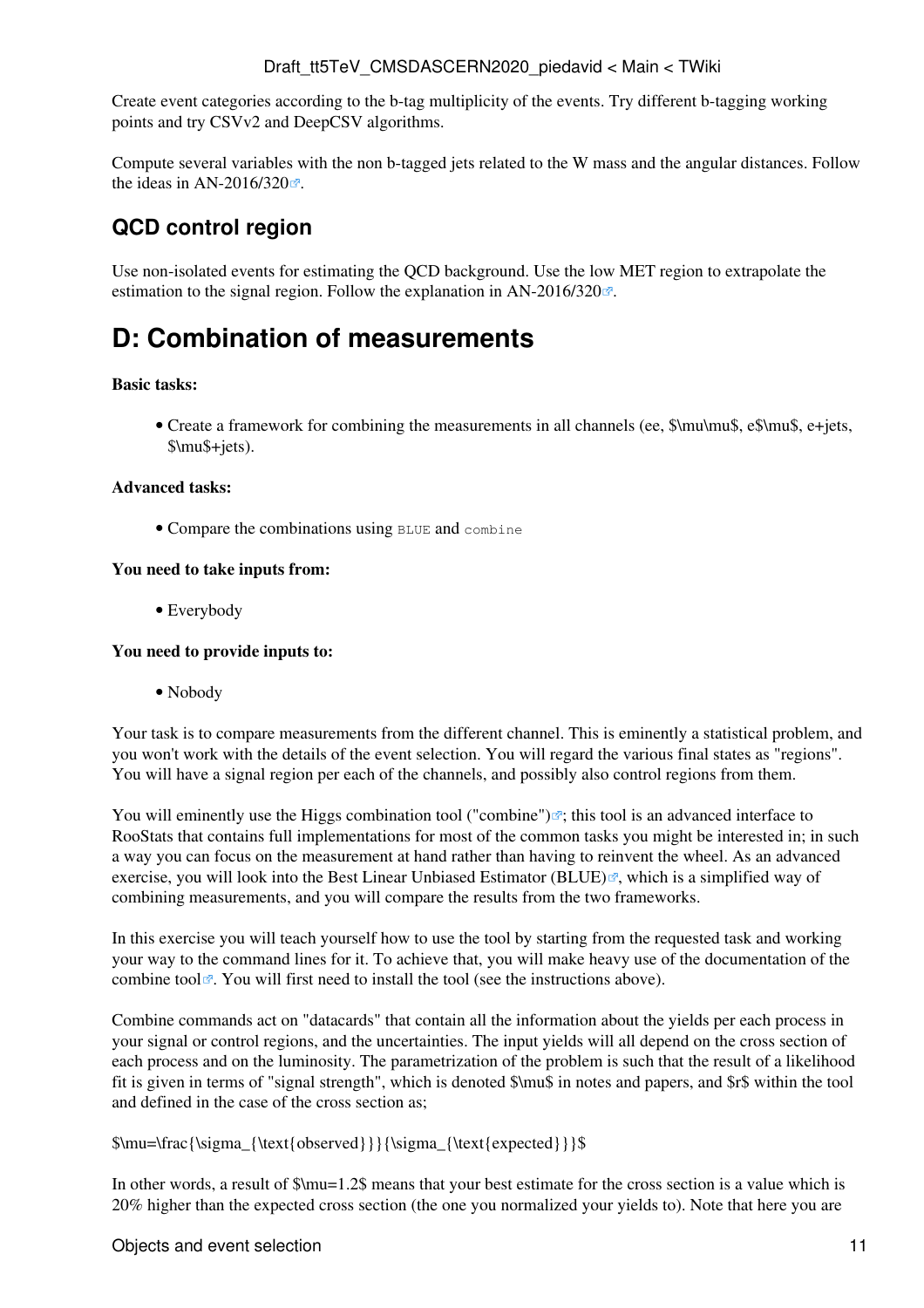measuring the fiducial cross section, and you will therefore need to later extrapolate to the inclusive cross section.

It is important to never look at the data until you are satisfied that the method is correctly in place; for this reason, for each measurement you will first perform all the needed checks with the Asimov dataset.

Your first objective is to perform a profile likelihood fit to extract the ttbar cross section in one signal region, coding in a datacard the yields you obtain for each process and their uncertainties. For this you can either use a basic datacard, or a datacard supporting "shapes" (in your case, the shape will be made of one bin).

- Remember to first use the Asimov dataset;
- Always check the "impact plots" to learn if there are pathological constraints of the nuisance parameters of your statistical model; the Asimov dataset should realize the ideal "no pull, no constraint" situation;
- You should [break down the contribution from each systematic uncertainty](https://indico.cern.ch/event/677948/contributions/2776352/attachments/1550599/2468832/HComb-Tutorial-FitDiagnostics.pdf)"; play with different groupings, and isolate the uncertainties you think are the most interesting;
- Look at the post-fit yields for each proces, and compare them to the corresponding pre-fit yields. What can you learn?

Your inputs will arrive from each of the other groups, but since they will need some time to produce it, you can set up a mock exercise by reproducing in your card the yields from [this CMS note](http://cms.cern.ch/iCMS/jsp/db_notes/noteInfo.jsp?cmsnoteid=CMS%20AN-2016/320) . In Section 4.2 of the note, you will find information on the systematic uncertainties; you will implement at this stage only the ones that are "flat" (i.e. the ones that you can code with a single number rather than having a distribution; such distributions will be provided by the other groups. In the perfect CMS style, you can even ping them every now and then to know if they have already some output available; just be gentle!

You will notice that there are three regions in the table; implement each region in a separate datacard, compute the cross section separately in each one, and then combine the three datacards to perform a simultaneous fit to the three regions.

When you have the inputs from other groups, you will then add the control regions they developed, [properly](https://indico.cern.ch/event/677948/contributions/2776347/attachments/1550596/2469716/Fitting_Control_Regions.pdf) [modelling the type of nuisance parameter in the datacard](https://indico.cern.ch/event/677948/contributions/2776347/attachments/1550596/2469716/Fitting_Control_Regions.pdf)  $\mathbb{F}$ , and check how the result changes, in particular with respect to the uncertainties and of post-fit yields.

### <span id="page-12-0"></span>**Advanced; BLUE vs combine**

Combining two (or more) measurements can also be done post-facto, by taking the results (central value plus uncertainties) of the individual measurements, and "combining" them. This is somewhat a less reliable procedure with respect to the simultaneous fit to all the regions, because it is performed under some simplifying assumptions that are not always valid. It is interesting to compare the combination of measurements done by performing simultaneous fits, and the one done by combining the individual fit results.

You can use an [easy python implementation of BLUE](http://agiamman.web.cern.ch/agiamman/blue/)  $\sigma$  to perform such comparison; split the uncertainty in each individual "combine" fit in a reasonable number of systematic uncertainties; encode each of them in BLUE, and compute the combined measurement. Finally, compare the result with the result you obtain from a likelihood fit of all categories simultaneously.

## <span id="page-12-1"></span>**All teams: presentation on Friday**

You can add material to [[][this google doc presentation]]

make a new presentation on google docs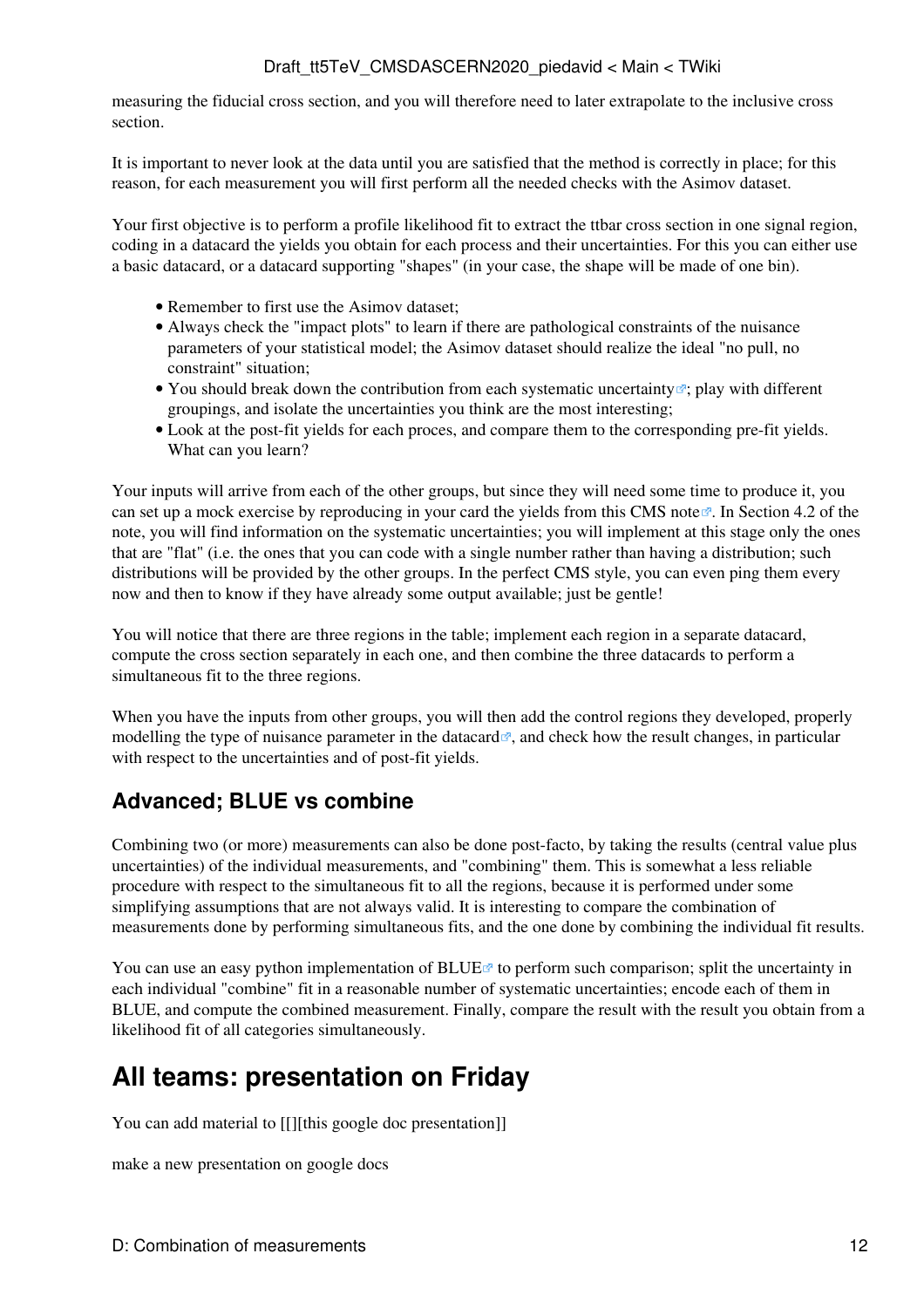# <span id="page-13-0"></span>**Useful links**

- TOP PAG [twiki](https://twiki.cern.ch/twiki/bin/view/CMS/TWikiTopQuark)
- [JetMET](https://twiki.cern.ch/twiki/bin/edit/Main/JetMET?topicparent=Main.Draft_tt5TeV_CMSDASCERN2020_piedavid;nowysiwyg=1) POG [twiki](https://twiki.cern.ch/twiki/bin/view/CMS/JetMET)
- EGamma POG [twiki](https://twiki.cern.ch/twiki/bin/view/CMS/EgammaPOG)
- Muon POG [twiki](https://twiki.cern.ch/twiki/bin/view/CMS/MuonPOG)

copy, update, and add a few more ([NanoAOD](https://twiki.cern.ch/twiki/bin/edit/Main/NanoAOD?topicparent=Main.Draft_tt5TeV_CMSDASCERN2020_piedavid;nowysiwyg=1) doc, for instance)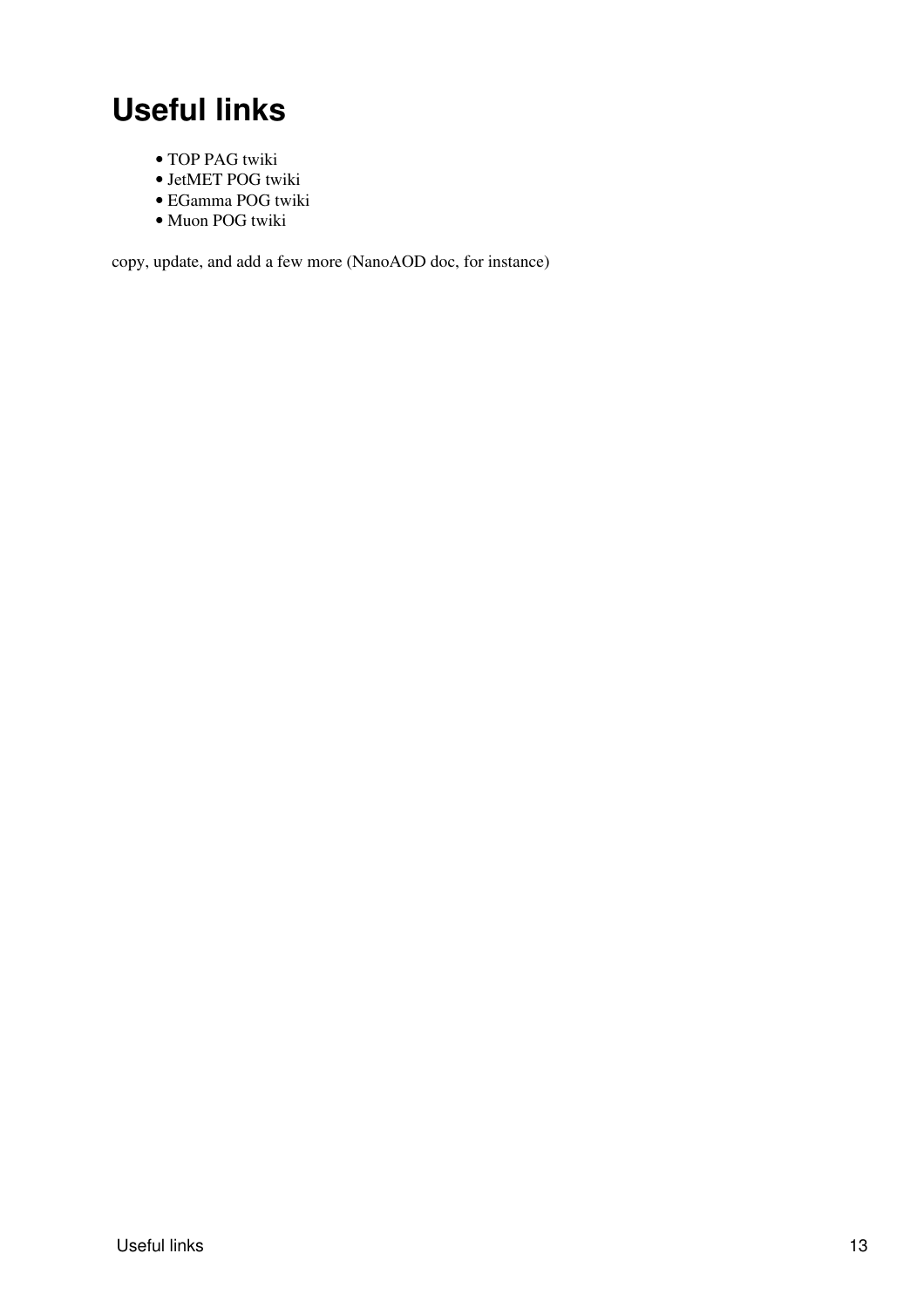# <span id="page-14-0"></span>**A brief introduction to the bamboo framework**

All frameworks by definition impose some constraints on what you can do, and how you can do that. That is done for good reasons, usually, but it makes it a little bit unfair to impose a specific one for a project of just a few days, since you have very little time to get acquainted to it. On the other hand, we do have enough time to build up a fairly complete analysis, and run into the limitations of ad-hoc code.

This introduction is an attempt to quickly get you up to speed with the mental model and assumptions in bamboo, but it will certainly miss some points that may be important, so feel free to ask and point those out. After the exercise you can open an issue (also for missing or unclear documentation) in the [bamboo](https://gitlab.cern.ch/cp3-cms/bamboo) [repository](https://gitlab.cern.ch/cp3-cms/bamboo)  $\mathbb{F}$  on gitlab (or discuss in the [mattermost channel](https://mattermost.web.cern.ch/cms-exp/channels/bamboo)  $\mathbb{F}$ ). There is also lengthier [HTML](https://cp3.irmp.ucl.ac.be/~pdavid/bamboo/index.html) [documentation](https://cp3.irmp.ucl.ac.be/~pdavid/bamboo/index.html)  $\mathbb{F}$ ; for the exercises you will probably use the [helper function](https://cp3.irmp.ucl.ac.be/~pdavid/bamboo/treefunctions.html)  $\mathbb{F}$  list and [API reference](https://cp3.irmp.ucl.ac.be/~pdavid/bamboo/apiref.html)  $\mathbb{F}$  most.

## <span id="page-14-1"></span>**Principles**

bamboo is based on  $ROOT: :RDataFrame \times$ . If you have not done the [ROOT short exercise](https://cmsdas.github.io/root-short-exercise/) please have a look, especially at the second part, it is a very good introduction.

To summarise, the key point of RDataFrame is that you do not directly write the code that will loop over the events, read branches etc., but declare a computation graph based on the structure of the tree (the branch names and their types), and everything is computed efficiently (in a single loop over the inputs, if possible, and in (JIT-)compiled C++) afterwards, when retrieving the results. An important consequence of this is that the code you write needs to work for all possible events, e.g. if you want to make a histogram with the leading jet  $p_\mathrm{T}\$ , the Histo1D node that does that should be under a Filter node that asks for at least one jet, otherwise the first event without jets will cause a segmentation fault.

The goal of bamboo is to make it easy to build a full analysis with RDataFrame. For the most common case of producing stack plots comparing the sum of MC samples to data, that means:

1. since you will want to build (almost) the same RDataFrame graph for the different samples, you should define a list of samples (minimally a unique name and list of files, but it's useful to add more information, indicating e.g. if it is an MC sample or not, if it should be grouped with others in the plots) in a YAML configuration file, and define a module with a method that produces the RDataFrame graph for a sample.

This is a strong constraint, but it also brings an important benefit: the code needed for splitting the work over batch jobs (one or several per sample) and combining the results is fully separated from the analysis-specific part, so to use lxbatch (or a different batch system) you only need to pass one command-line switch.

Now it's also clear why the typical way to run something with bamboo is

bambooRun -m tt5TeV.py:HelloWorld dilepton.yml -o ../test\_out\_1

dilepton. yml is the YAML configuration file with sample definitions, and  $t_{t5T}$ eV.py a python module with a class HelloWorld that has a definePlots method to build the RDataFrame graph. Feel free to launch this, it should not take more than a few minutes and give you a few plots in the ../test\_out\_1 directory.

2. to make plots, you need an RDataFrame with  $_{\rm Filter}$  nodes (to apply cuts), <code>Histo1D</code> nodes (to fill histograms), and Define nodes (to make things efficient, by reusing intermediate results instead of calculating them again). In bamboo, you instead define selection  $\mathbb{F}$  and [Plot](https://cp3.irmp.ucl.ac.be/~pdavid/bamboo/apiref.html#bamboo.plots.Plot)  $\mathbb{F}$  objects, which correspond almost one-to-one to Filter and Histo1D nodes, respectively, but add some additional information. Define nodes are in most cases inserted automatically behind the scenes. A selection  $\mathbb Z$  corresponds to a set of cuts (Filter node), and also holds an event weight. It is constructed by adding cuts and/or weight factors to another Selection (starting from the trivial one,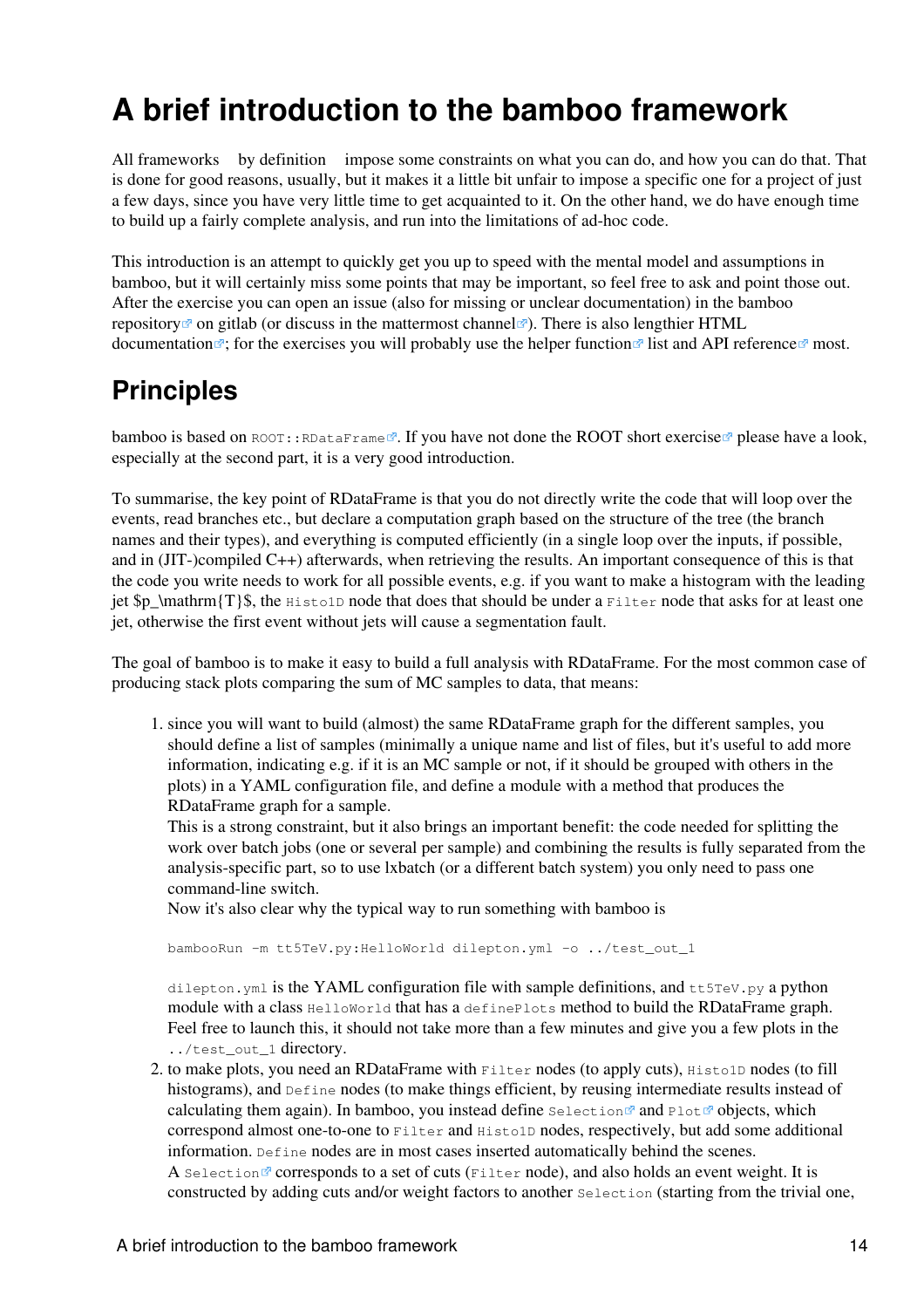with all events in the input and unit event weight), by calling the [refine](https://cp3.irmp.ucl.ac.be/~pdavid/bamboo/apiref.html#bamboo.plots.Selection.refine)  $\mathbb{F}$  method of the parent selection. This is a rather natural way to think about an analysis, once one gets used to it: cuts define selection stages, or selection regions, and the corrections that are multiplied with the event weight depend on the cuts applied so far.

A [Plot](https://cp3.irmp.ucl.ac.be/~pdavid/bamboo/apiref.html#bamboo.plots.Plot)<sup> $\Phi$ </sup> is then the combination of a Selection with an x-axis variable, a binning, and layout options (two-dimensional plots are also supported, the only difference is that they have two variables and two binnings).

So essentially, the [definePlots](https://cp3.irmp.ucl.ac.be/~pdavid/bamboo/apiref.html#bamboo.analysismodules.HistogramsModule.definePlots)  $\mathbb{F}$  method takes the root (trivial) Selection, and returns a list of Plot objects defining other Selection objects as needed.

3. in RDataFrame you can pass C++ callables (from C++), code strings (from C++ and python), and numba-compiled python methods. In bamboo, there is a python object representation of the tree (you can think of it as a generic event), which puts the structure back by combining branches with the same prefix, adding some helpers, etc. You can get attributes and call functions on this tree view to build expressions, e.g. you can use leadMu = tree. Muon  $[0]$  and fill leadMu.pt instead of Muon pt  $[0]$ , or (tree.Muon[0].p4+tree.Muon[1].p4).M() instead of something long enough to need a helper function. These expressions will automatically be converted into code strings (inserting Define nodes if needed) when needed for RDataFrame, if used in a Selection or Plot. Since the expressions are python objects, you can save intermediate results and reuse them to make your code simpler. This may seem a bit strange at first, but it's just a more pythonic view of the NanoAOD branches. The easiest way to get an idea of how this can be used is by trying. The following command will give you an [IPython](http://ipython.org)<sup> $\alpha$ </sup> shell, the event view is called tree here:

```
bambooRun -i -m tt5TeV.py:HelloWorld dilepton.yml
# try tree.<TAB>https://cmsdas.github.io/root-short-exercise/
# or j = tree.Jet[0], and then j. <TAB>
```
## <span id="page-15-0"></span>**An example in detail**

Let's start from the example command that you may already have launched above:

bambooRun -m tt5TeV.py:HelloWorld dilepton.yml -o ../test\_out\_1

this shows the main inputs: a YAML configuration file, with a list of samples to process, options for the plots, and some other pieces of informations (e.g. the integrated luminosity in the data files), and a python class (which inherits from a base class, making it a 'bamboo analysis module' that bambooRun can call certain methods on). It will proceed in two steps:

- first all samples (defined in the YAML configuration file) are "processed": in the case of plots this means that the histograms needed by the Plot objects defined in the module are filled (it's also possible to do other things, e.g. output reduced trees for training a multivariate classifier, but we don't need that here)
- then a "postprocessing" step is run, combining the different samples into plots. The plotIt tool ([code](https://github.com/cp3-llbb/plotIt)  $\mathbb{Z}$ , [documentation](http://cp3-llbb.github.io/plotit/)  $\mathbb{Z}$  is used for this, a standalone C++ executable that does just this. It needs the [ROOT](https://twiki.cern.ch/twiki/bin/view/Main/ROOT) files and another YAML file, but bamboo can generate the latter (it is written to  $p$ lots.yml in the output directory, but you probably won't need it)

Since the first step usually is by far the most time-consuming, bamboo makes it possible to split the two: bambooRun --onlypost (with otherwise the same arguments) will run just the second step (very convenient if all you need to do is change some colour or axis title). The first step can also be run in an distributed way on HTCondor or slurm, since it's always only looking at one sample at a time (samples can also be split, and the results merged). This is done by adding the --distributed=driver option.

To use lxbatch  $\Box$  To use lxbatch... $\Box$ 

... bamboo needs to know a few things about it (the code is generic, such that it can be used also on other HTCondor and slurm clusters). The easiest way is by saving [this file](https://gitlab.cern.ch/cp3-cms/bamboo/-/blob/master/examples/cern.ini)  $\mathbb{F}$  as  $\sim$ /.config/bamboorc. You can add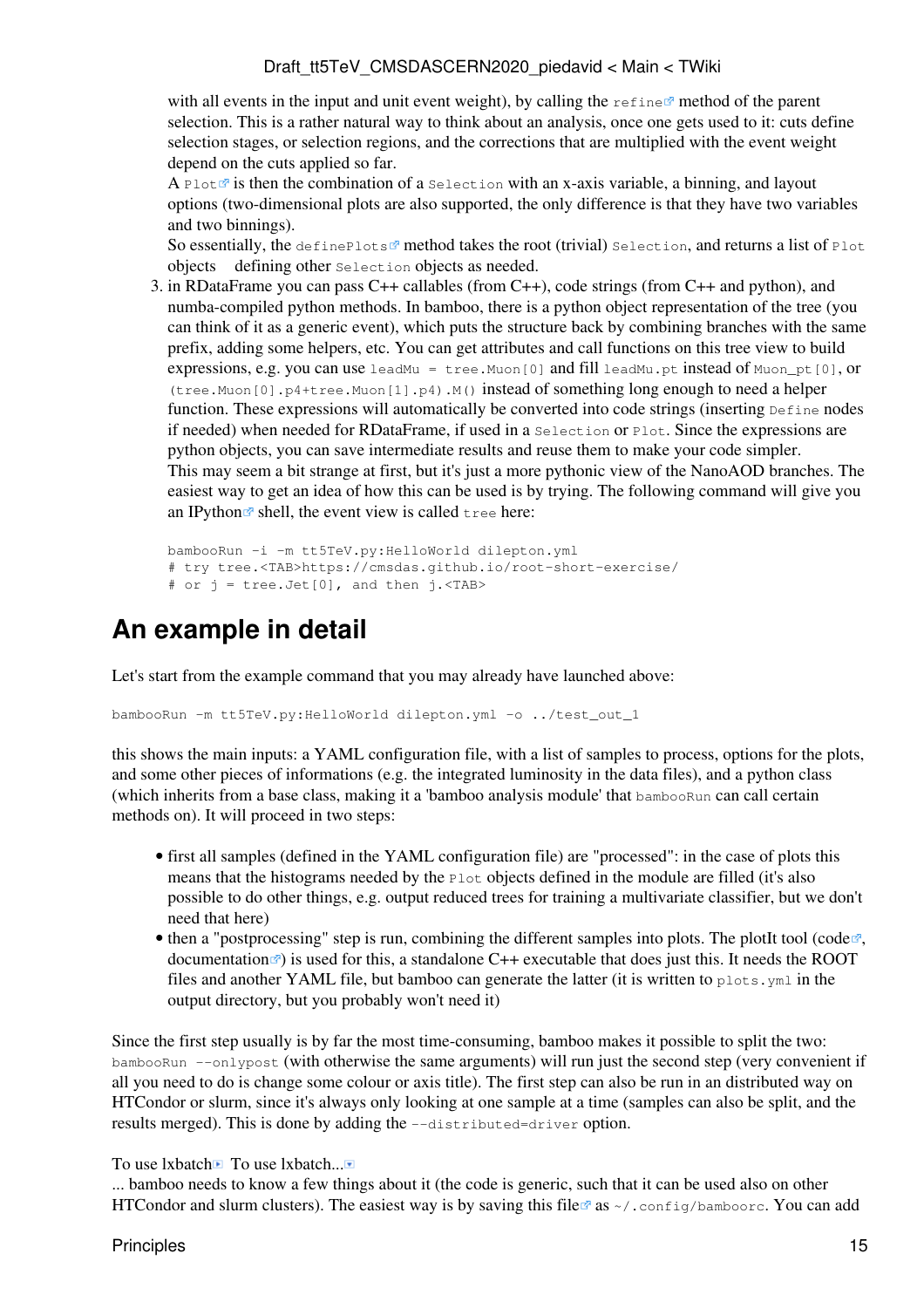more HTCondor options (job flavour, maximum CPU time and memory etc.) under the corresponding section.

The histograms for each sample will be written to /results/.root. It is important to know that for MC no scaling with the cross-section and integrated luminosity is done: these, together with the number of generated events, are passed to plotIt to do the normalisation. This has some advantages (there is one place where the scaling is done, and you can change the cross-section in the plots without rerunning), but may be unexpected, or need a bit of extra care when making the datacards.

Please have a look at dilepton.yml, the YAML configuration file. Most of it should be clear, or easy to guess, now.

Now we can have a closer look at the python code of the module we just ran. We can for now ignore the first part of the file, before the HelloWorld class definition: it defines a base class to deal with the input samples (they are very similar to NanoAODv4 with some processing, but there are a few differences that need to be taken into account).

Let's start with the "hello world" example (a dimuon invariant mass plot):

```
 1class HelloWorld(Nano5TeVHistoModule):
  2 def definePlots(self, t, noSel, sample=None, sampleCfg=None):
  3 from bamboo.plots import Plot, CutFlowReport, SummedPlot
  4 from bamboo.plots import EquidistantBinning as EqB
  5 from bamboo import treefunctions as op
  6
  7 isMC = self.isMC(sample)
  8 if isMC:
             9 noSel = noSel.refine("mcWeight", weight=t.genWeight)
10 noSel = noSel.refine("trig", cut=op.OR(t.HLT.HIL3DoubleMu0, t.HLT.HIEle20_Ele12_Calc
 11
 12 plots = []
 13
 14 muons = op.select(t.Muon, lambda mu : mu.pt > 20.)
 15 twoMuSel = noSel.refine("twoMuons", cut=[ op.rng_len(muons) > 1 ])
 16 plots.append(Plot.make1D("dimu_M",
 17 op.invariant_mass(muons[0].p4, muons[1].p4), twoMuSel, EqB(100, 20., 120.),
 18 title="Dimuon invariant mass", plotopts={"show-overflow":False,
 19 "legend-position": [0.2, 0.6, 0.5, 0.9]}))
 20
 21 return plots
```
It's quite short, so let's go through line by line: first, we declare a class, our module, and inherit from the base class (if you go up a few lines, you see that it combines everything for histograms with the adjustments for our samples, but you do not need to worry about the details of this). Since it's a module to fill histograms, there's the define[Plot](https://cp3.irmp.ucl.ac.be/~pdavid/bamboo/apiref.html#bamboo.plots.Plot)s method which returns a list of Plot<sup> $\mathcal{B}$ </sup> objects, as explained above; this will be called once for each sample (or once per job, if the sample is split over multiple batch jobs); the event loop will run in (mostly JIT-compiled)  $C_{++}$ , that's what makes this fast. The arguments to define Plots are self, a reference to the module itself,  $t$ , a view of an event,  $n \circ s \in \mathbb{R}$ , the base selection, sample, the name of the sample, and sampleCfg, a dictionary with the fields defined in the YAML analysis config for this sample.

Most of the other imports speak for themselves: a CutFlowReport will print the numbers of events passing different selections, and a SummedPlot simply adds up the histograms from different plots (e.g. to make a combined jet pt plot from those for the dimuon and dielectron categories). EquidistantBinning holds an axis binning (number of bins, minimum, and maximum); VariableBinning also exists. bamboo.treefunctions defines a collection of helper functions, that can be used on objects retrieved from the event view, e.g. op.invariant\_mass(tree.Muon[0], tree.Muon[1]) the full list is available [here](https://cp3.irmp.ucl.ac.be/~pdavid/bamboo/treefunctions.html)<sup> $\sigma$ </sup> (this is necessary because we're working with placeholder objects instead of the actual values; these functions record the operations instead of immediately performing them).